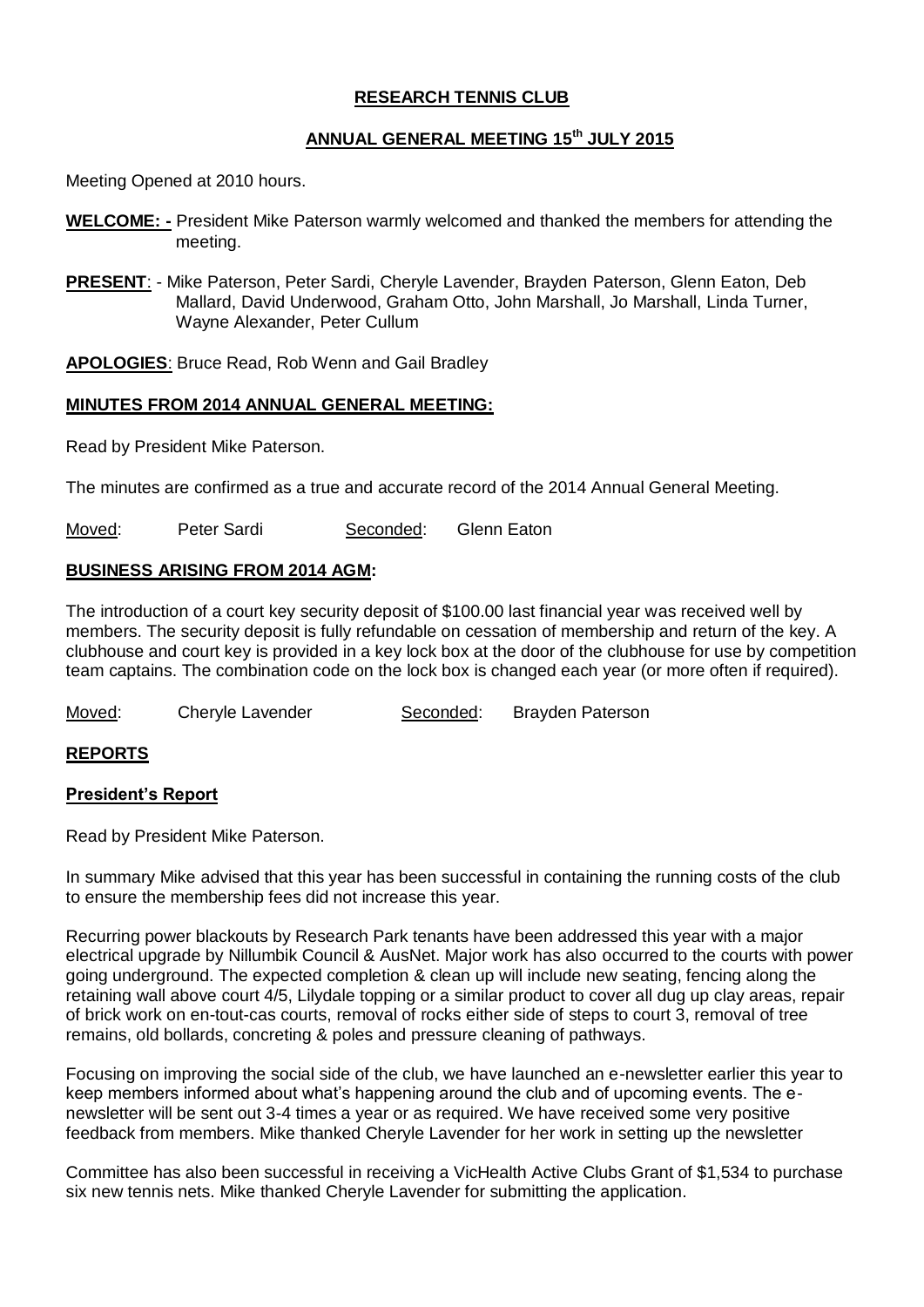A recent audit of competition players found a number of players were not current financial members of the club. Coordinators and team captains have a responsibility to inform the Membership Secretary of new teams or team members. Many were emergency players who have played more than two matches. Emergency players must become financial members after playing two matches for Research Tennis Club if they wish to continue to play as an emergency team member.

Committee members are vital for the successful management of Research Tennis Club. Mike asked that members consider volunteering for a role on the committee or to help out as required as tasks arise. Mike informed the meeting that Brayden would be retiring from the Membership Secretary role due to increased work commitments.

Finally, Mike gave a BIG thank you to the wonderful people on the committee for their hard work, expertise, time commitment and support of Research Tennis Club. They include Peter Sardi, Bruce Read, Cheryle Lavender, David Underwood, Brayden Paterson and Glenn Eaton. He also thanked the competition Coordinators, the team at Topline Tennis, Rob Wenn, and Heather & Garry McLagan for their help throughout the year.

Moved: Mike Paterson Seconded: Peter Sardi

### **Treasurer's Report**

The Annual Financial Statement, Profit & Loss Statement, Treasurers Report and signed declaration for the year ending June 2015 is attached to the minutes.

Secretary Cheryle Lavender read the Treasurer's report as follows:

| Total Income:                    | \$36,900 (a decrease of \$3,603 from 2014-mostly from a \$4,184 decline in<br>membership).                                                                                              |  |
|----------------------------------|-----------------------------------------------------------------------------------------------------------------------------------------------------------------------------------------|--|
| <b>Total Expenditure:</b>        | \$27,538 (a slight increase of \$266 from 2014).                                                                                                                                        |  |
| Net Profit:                      | \$9,362 (a decrease of \$3,549 from 2014).                                                                                                                                              |  |
| Liabilities: Nil                 |                                                                                                                                                                                         |  |
| Assets:                          | Bank Account \$4,743 (includes Key deposit money \$2,600). Cash in float tin \$95<br>Term Deposit 1: \$23,140 (up \$10,622 from 2014)<br>Term Deposit 2: \$56,930 (up \$1887 from 2014) |  |
| <b>Total Assets:</b>             | \$84,907 (an increase of \$11,962 from 2014).                                                                                                                                           |  |
|                                  | Major Expenditures for the year included:                                                                                                                                               |  |
| <b>Membership Administration</b> | \$6200 (this included payment of 2 years this year due to late invoicing of<br>prior year)                                                                                              |  |
| Electricity:                     | \$4,700 (a decrease of \$846 from 2014) An improved 27% discount achieved from<br>November 2014. (an increase of \$253 from 2013).                                                      |  |
|                                  | Term deposits are current invested for 3 months (no 1) and 6 months (no 2).                                                                                                             |  |
| required.                        | Terms will be reviewed through the year to ensure best returns and provide for future upgrade funding as                                                                                |  |
| Moved:                           | Seconded:<br>Cheryle Lavender<br>Mike Paterson                                                                                                                                          |  |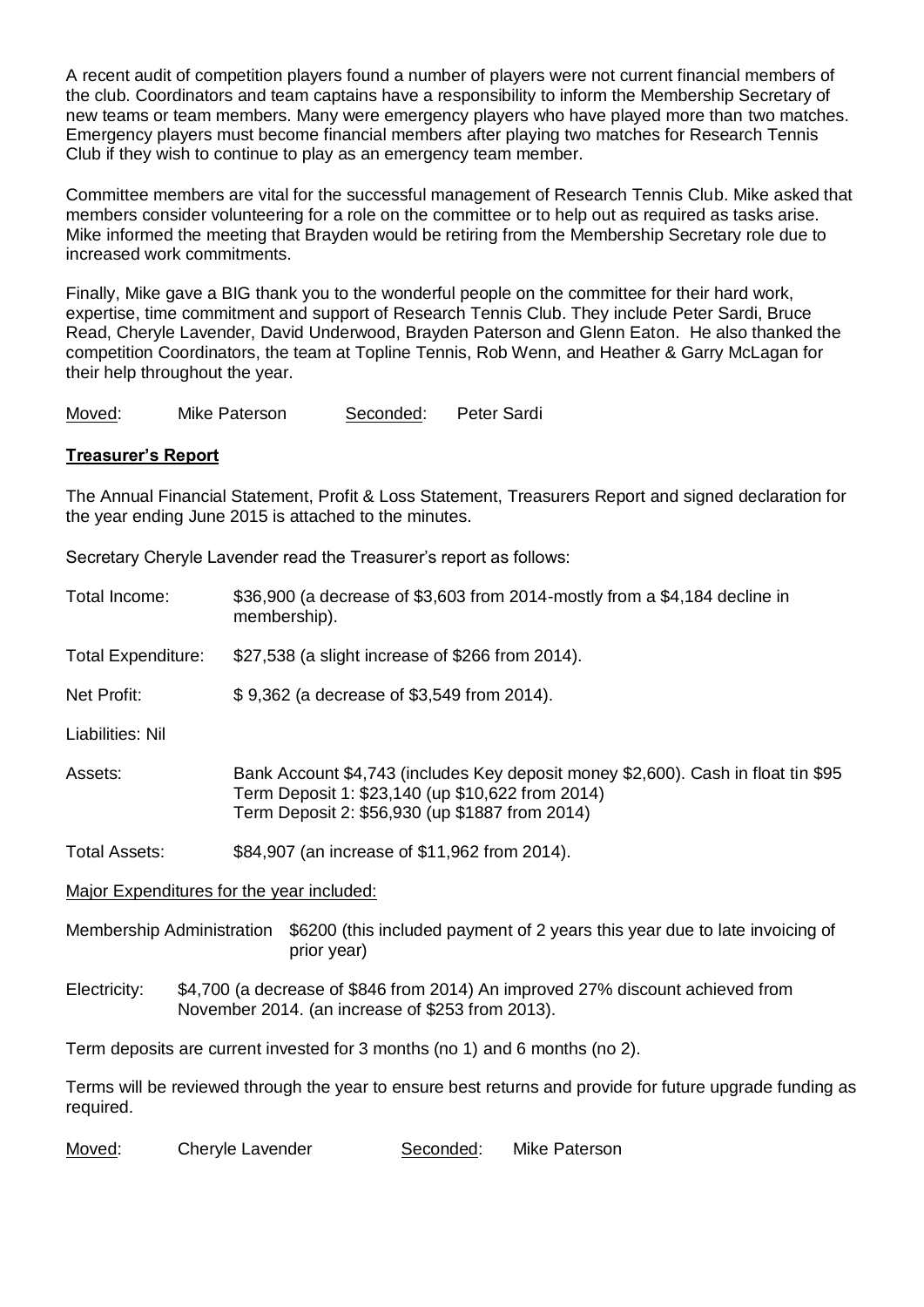### **Membership Report**

In summary, Membership Secretary Brayden Paterson (Topline Tennis) reported the following:

The membership year has not been as smooth running as the previous year. Brayden reported he is still processing many outstanding memberships for the 2014/15 financial year. Reasons include the difficulty in processing EziDebit payments when there are credit card changes, the lack of communication from competition coordinators and team captains of new teams and players and having to follow up outstanding financial members numerous times.

Membership numbers consist of 75 single memberships, 5 student / pensioner memberships, 40 junior memberships & 27 family memberships.

Finally, Brayden informed those present at the AGM he will be retiring from the Membership Secretary role due to increased work commitments.

Moved: Brayden Paterson Seconded: David Underwood

#### **Coaches Report**

In summary, Topline Tennis Director & Head Coach David Underwood reported the following:

There has been solid numbers in group coaching with the core business at Research being the 5-8 year age group this year. Hopefully this will increase the number of junior teams in the future.

David stated that the demographics and culture of tennis is changing. The growth in Research has slowed down, school enrolment numbers are declining and we have an ageing population. Parents are less committed in supporting their children's tennis and volunteering their help as team managers, duty parent and at the Saturday morning BBQ, preferring to just drop their children and expecting their children will be supervised.

Topline have many junior tennis students ready to move into competition but because of other sporting commitments, private school sport, other siblings who play sport on Saturday mornings and working parents they are unable to commit to Saturday morning tennis. Some Topline students are also just not interested in playing competition tennis.

Moved: David Underwood Seconded: Brayden Paterson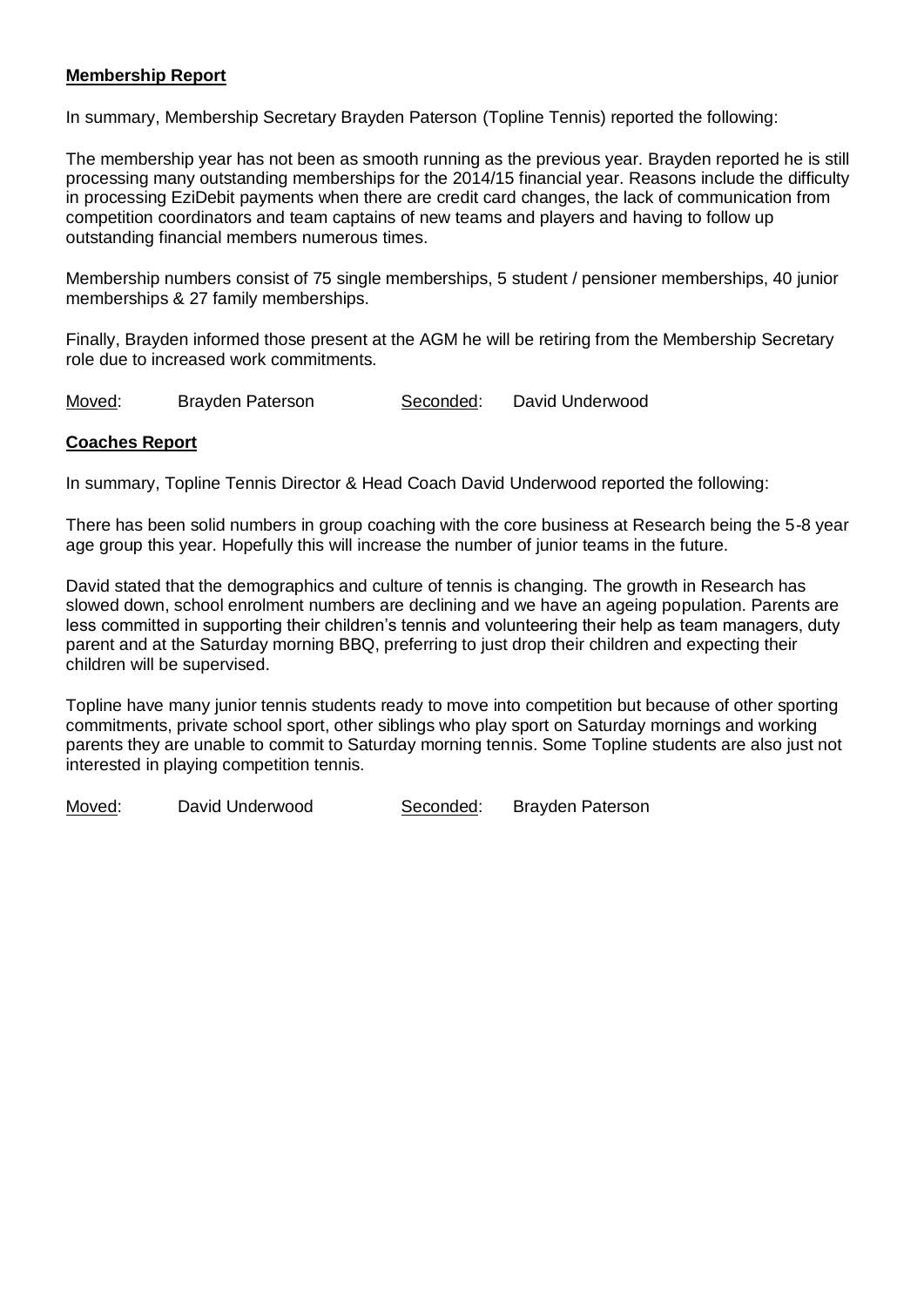## **ELECTION OF OFFICE BEARERS:**

President Mike Paterson declared all committee positions available for nomination.

| <b>Positiion</b>                               | <b>Name</b>                         | <b>Nominated</b>        | <b>Seconded</b>         |
|------------------------------------------------|-------------------------------------|-------------------------|-------------------------|
| <b>President</b>                               | Mike Paterson                       | Cheryle Lavender        | Jo Marshall             |
| <b>Vice President</b>                          | Peter Sardi                         | Mike Paterson           | <b>Brayden Paterson</b> |
| <b>Treasurer</b>                               | <b>Bruce Read</b>                   | <b>Glenn Eaton</b>      | Peter Sardi             |
| <b>Secretary (Club &amp;</b><br>Incorporation) | Cheryle Lavender                    | Mike Paterson           | <b>Glenn Eaton</b>      |
| <b>Membership Secretary</b>                    | <b>Gail Bradley</b>                 | <b>Brayden Paterson</b> | Mike Paterson           |
| <b>DVTA Delegate</b>                           | <b>Glenn Eaton</b>                  | Cheryle Lavender        | Linda Turner            |
| <b>Social Coordinator</b>                      |                                     |                         |                         |
| <b>Club House Monitor</b>                      | Wayne Alexander                     | Cheryle Lavender        | Mike Paterson           |
| <b>Website Manager</b>                         | Cheryle Lavender                    | Mike Paterson           | Peter Sardi             |
| <b>Maintenance</b><br><b>Coordinator</b>       | Glenn Eaton                         | Cheryle Lavender        | Jo Marshall             |
| Coaching<br>(Contract)                         | Topline Tennis - David<br>Underwood |                         |                         |
| Sponsorship<br><b>Coordinator</b>              |                                     |                         |                         |
| <b>General Positions</b>                       |                                     |                         |                         |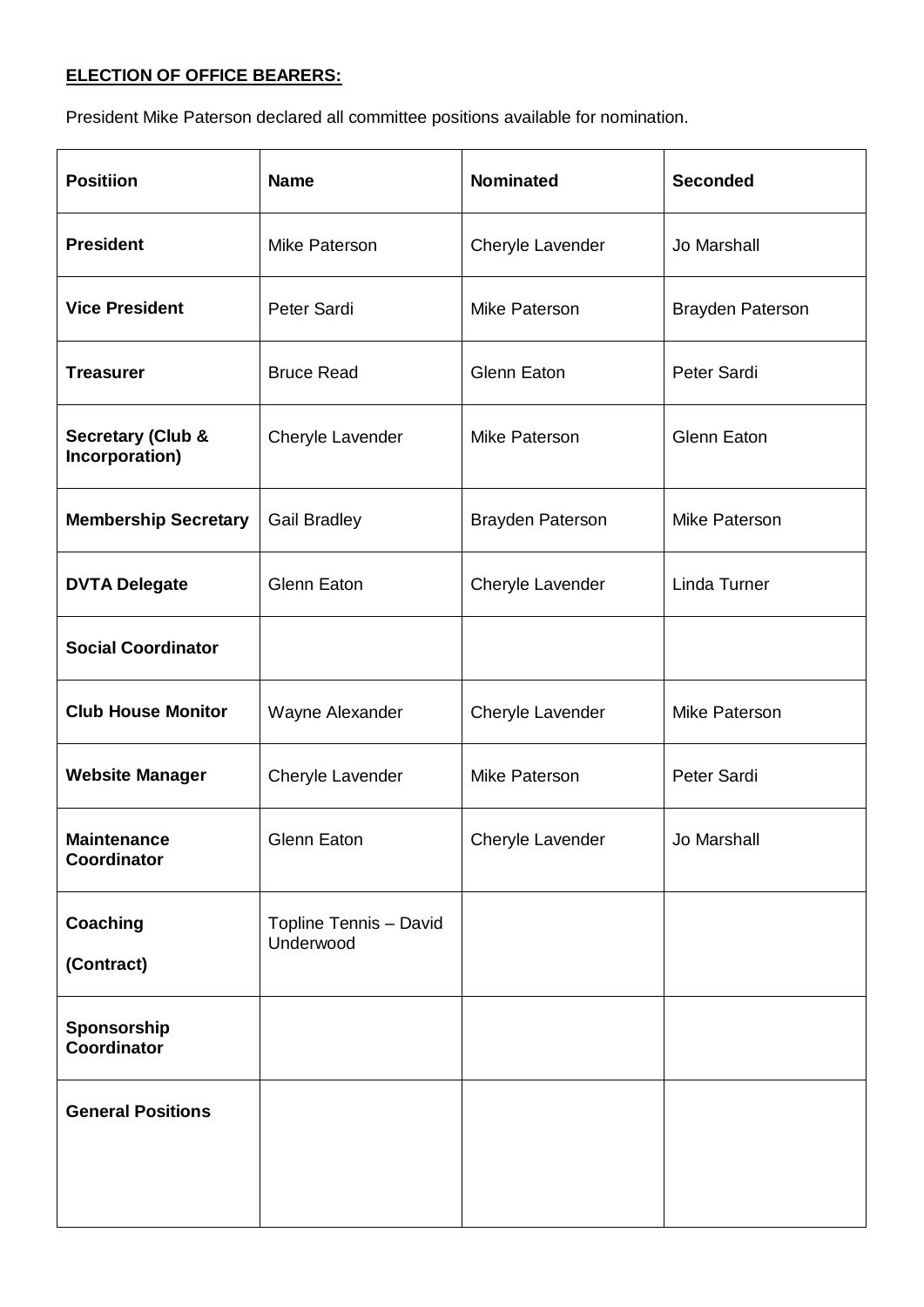### **COMPETITION COORDINATORS:**

| <b>DVTA Monday Night</b>              | Jo Marshall                        |
|---------------------------------------|------------------------------------|
|                                       |                                    |
| <b>HDTA Tuesday Ladies</b>            | Deb Mallard                        |
| DVTA Tuesday Night Men's              | Peter Sardi                        |
| <b>NENTG Wednesday Night Ladies</b>   | Lois Kesselring                    |
| DVTA Thursday Night Men's             | Mike Paterson                      |
| <b>NEJTA Saturday Morning Juniors</b> | Home Coordinator - Ben Marlborough |

### **GENERAL BUSINESS:**

### 1. Emergency Players and Membership Fees

Linda Turner stated the difficultly she has experienced finding players for the NENTG Wednesday night ladies competition. She can find ladies to play on a Wednesday night but they are already members at other clubs and they do not want to also pay full membership fees at Research.

Linda Turner suggested that membership fees for players from other clubs could be waived in the spirit of competition and keeping the Research Wednesday night ladies teams viable.

Other suggestions included offering a discount or associate membership category, contacting the other clubs involved to see they would agree to these players paying 50% fees at both clubs and contacting Tennis VIC for strategies to increase the number of women playing tennis.

Linda Turner stated she has a full team for the upcoming Spring season.

Committee has been aware of the difficulty finding players for the NENTG Wednesday night ladies competition. The club has tried to encourage more women to play tennis by providing information on the competitions available for women to play tennis in the e-newsletter and Topline Tennis are commencing targeted ladies fitness and tennis lessons.

It was decided the committee would focus further on this issue at the next committee meeting.

### **OTHER ITEMS:**

Nil.

Meeting closed at 2145 hours.

**NEXT ANNUAL GENERAL MEETING:** July 2016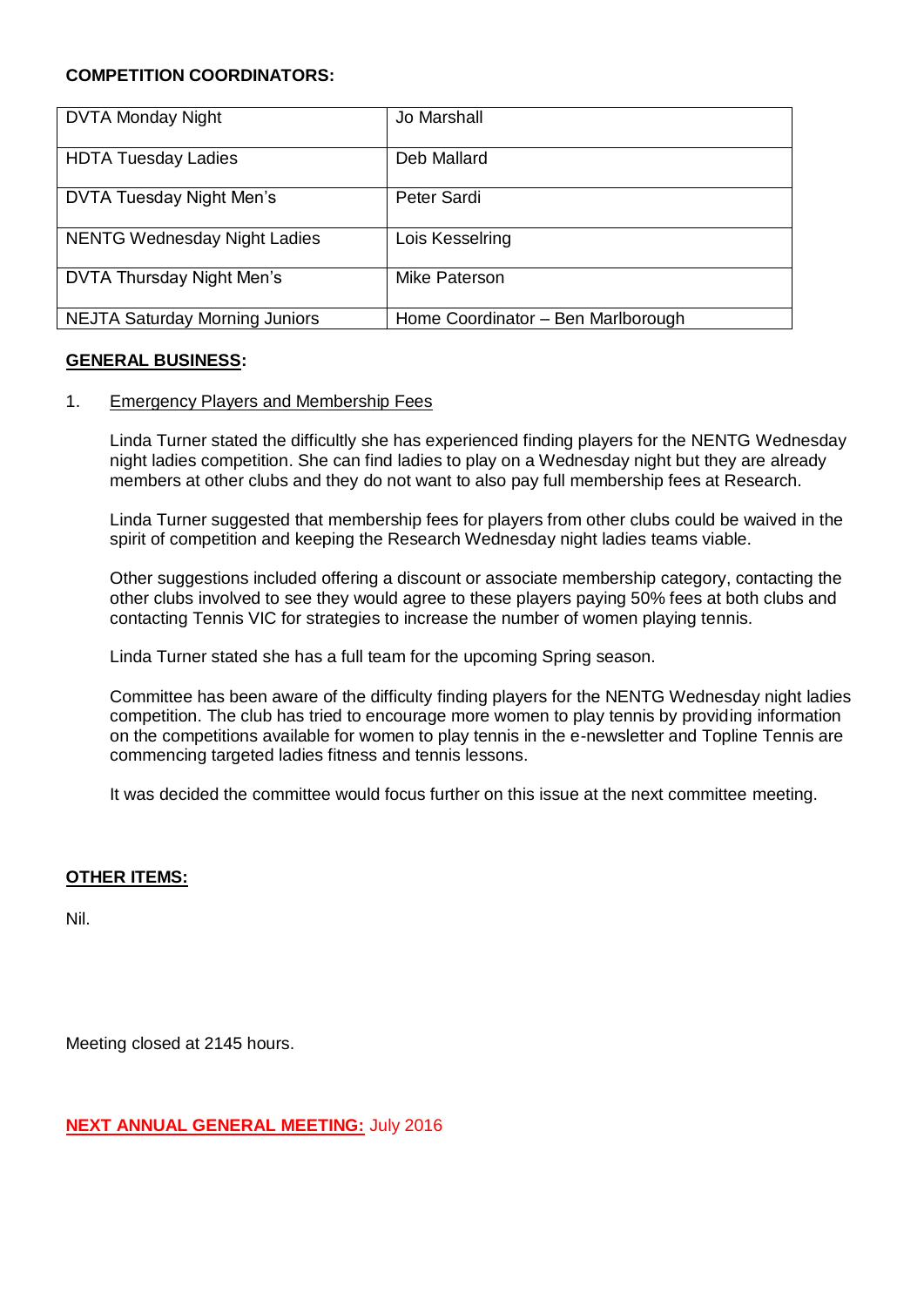# **Treasurers Report – 30th June 2015**

The Annual Financial Statement for the year ending  $30<sup>th</sup>$  June 2015 is attached to the minutes.

In summary Treasurer Bruce Read reported the following:

| Total Income:             | \$36,900 (a decrease of \$3,603 from 2014-mostly from a \$4,184 decline in<br>membership).                                                                                              |
|---------------------------|-----------------------------------------------------------------------------------------------------------------------------------------------------------------------------------------|
| <b>Total Expenditure:</b> | \$27,538 (a slight increase of \$266 from 2014).                                                                                                                                        |
| Net Profit:               | \$9,362 (a decrease of \$3,549 from 2014).                                                                                                                                              |
| Liabilities: Nil          |                                                                                                                                                                                         |
| Assets:                   | Bank Account \$4,743 (includes Key deposit money \$2,600). Cash in float tin \$95<br>Term Deposit 1: \$23,140 (up \$10,622 from 2014)<br>Term Deposit 2: \$56,930 (up \$1887 from 2014) |
| Total Assets:             | \$84,907 (an increase of \$11,962 from 2014).                                                                                                                                           |

### **Major Expenditures for the year included:**

Membership Administration \$6200 (this included payment of 2 years this year due to late invoicing of prior year)

Electricity: \$4,700 (a decrease of \$846 from 2014) An improved 27% discount achieved from November 2014. (an increase of \$253 from 2013).

Term deposits are current invested for 3 months (no 1) and 6 months (no 2).

Terms will be reviewed through the year to ensure best returns and provide for future upgrade funding as required.

Bruce Read Research Tennis Club Treasurer 2015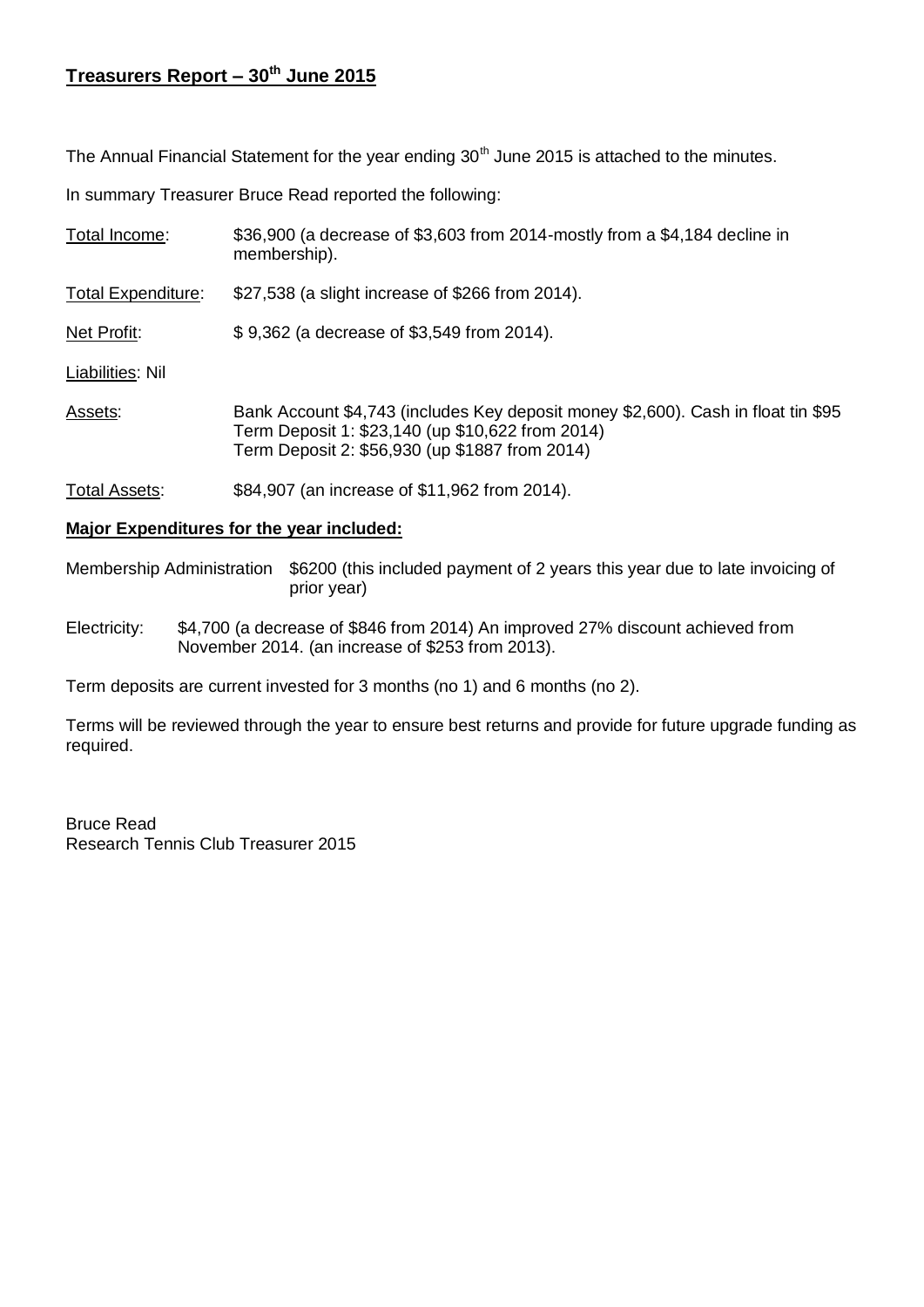

### **PROFIT AND LOSS STATEMENT FOR THE YEAR ENDED 30 JUNE 2015**

### **INCOME**

| <b>Ball Sales</b>          | \$-      |
|----------------------------|----------|
| DVTA Mon Mxd               | 1,440    |
| DVTA Tue Men               | 1,910    |
| DVTA Thu Men               | 2,400    |
| <b>DVTA Fri Juniors</b>    |          |
| Ladies, Wed Night          | 810      |
| Ladies, Tues Day           | 840      |
| Ladies, Thurs Rubbers      | 240      |
| Tennis Victoria            | 225      |
| Vic Health Grant - Nets    | 1,534    |
| Club Shirts / Caps         | 150      |
| <b>Coaching Fees</b>       |          |
| <b>Court Hire</b>          | 2,435    |
| Interest                   | 2,509    |
| Saturday BBQ/drinks        | 2,582    |
| <b>Juniors NEJTA Sat</b>   | 3,225    |
| Membership                 | 16,600   |
| <b>Entertainment Books</b> |          |
| <b>TOTAL INCOME</b>        | \$36,900 |
|                            |          |

### **EXPENSES**

| <b>Balls</b>                  | \$2,578 |
|-------------------------------|---------|
| <b>Clubhouse Cleaning</b>     | 1,200   |
| Alsco/ Fem Toilets            | 196     |
| <b>Consumables/Groceries</b>  | 854     |
| <b>Club Championship</b>      |         |
| <b>Court Equipment</b>        |         |
| Courts-Flash Tennis           | 1,793   |
| <b>Courts- Court Technics</b> | 990     |
| Courts - Lights/Electrical    | 1,216   |
| <b>Courts-General maint</b>   |         |
| Fines                         |         |
| Flowers/Gifts                 | 255     |
| Grass cutting etc             | 396     |
| Govt.charges/Cons Affa        | 264     |
| Insurance                     |         |
| Club Sign                     |         |
| Locksmith/key Lock            | 305     |
| Metwood Trading               | 146     |
| Nillumbik                     | 805     |